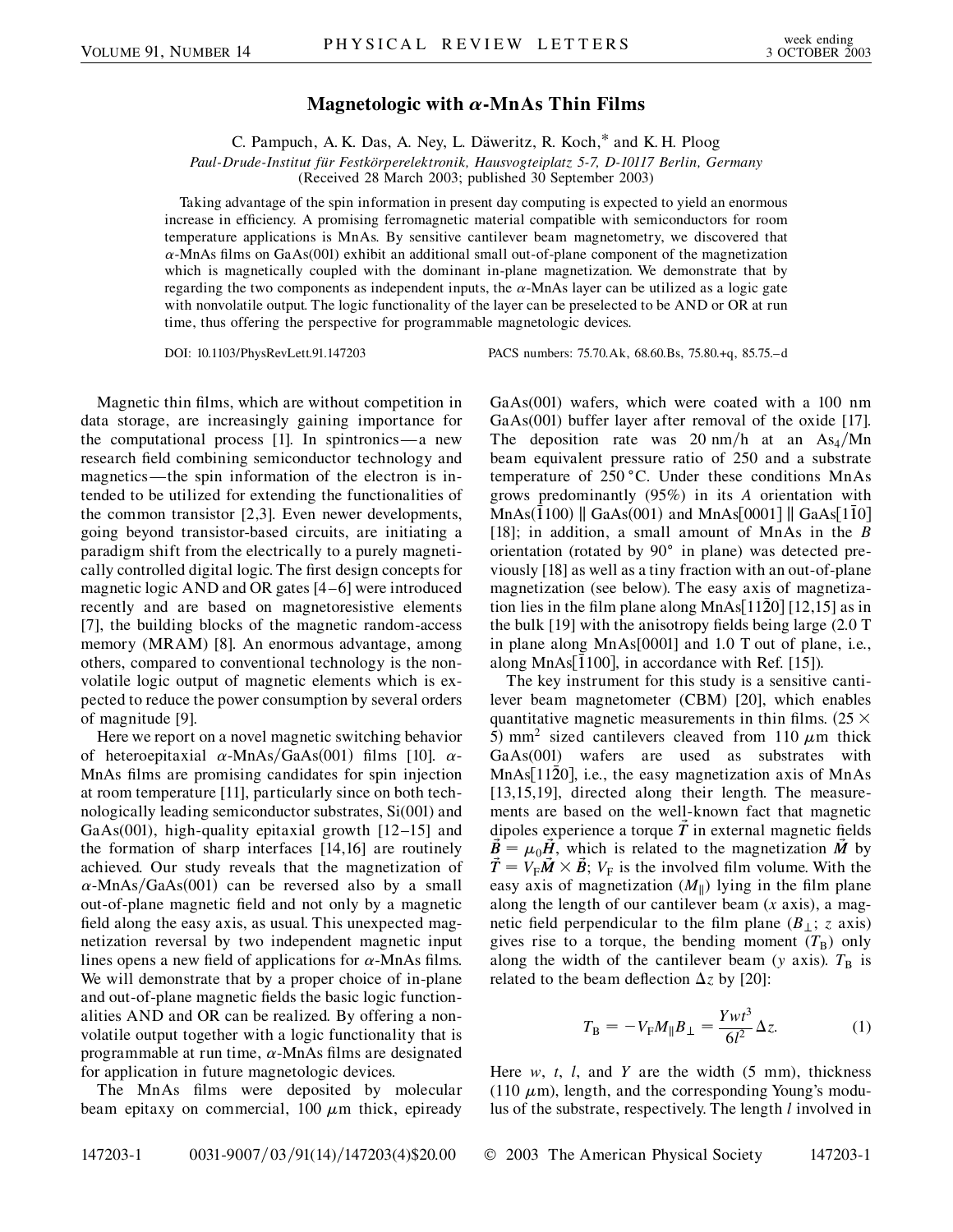bending (19.5 mm) is shorter than the cantilever itself due to clamping and the width of the capacitor needed for measuring the substrate deflection. The Young's modulus in Eq. (1) is canceled upon calibrating the CBM by measuring the substrate deflection due to its own weight after rotation by  $180^\circ$  (for details, see Ref. [20]).

As shown previously [20], magnetic hysteresis loops of thin films can be determined quantitatively with torque measurements by ramping an additional magnetic field  $(B_{\parallel})$  along the cantilever beam axis. For the hysteresis measurement of a 60 nm  $\alpha$ -MnAs film, displayed in Fig. 1(a), the magnetizing field  $B_{\parallel}$  is oriented in plane along  $MnAs[1120]$ . The torque of all data points plotted on the left scale was generated by shortly applying an outof-plane field  $B_{\perp} = 7$  mT. The scale on the right gives the magnetization  $M_{\parallel}$  calculated from  $T_{\rm B}$  by Eq. (1). The almost perfectly squarelike hysteresis loop confirms that the easy axis of magnetization lies along  $MnAs[11\overline{2}0]$ . We obtain a saturation magnetization of  $0.65 \pm 0.05$  MA/m



FIG. 1. Torque measurements by CBM of a 60 nm  $\alpha$ -MnAs film on GaAs(001) performed at 5–10 °C: (a) Torque  $T_B$  per film volume  $V_F$  arising from an out-of-plane field  $B_{\perp} = 7$  mT, while ramping the magnetic field along  $MnAs[11\bar{2}0]$ , the easy axis of  $\alpha$ -MnAs; right scale gives the magnetization  $M_{\parallel}$  calculated from  $T_B$  by Eq. (1). (b)  $T_B/V_F$  as a function of the vertical field  $B_{\perp}$ ; note that, in contrast to (a), the magnitude of  $B_{\perp}$  is varied and no in-plane field  $B_{\parallel}$  is applied. (c)  $M_{\parallel}$  calculated by Eq. (1) from the torque in (b); note that the saturation magnetizations in (a) and (c) are identical within experimental error.

which is in good agreement with the bulk value of 0.67 MA/m reported for  $\alpha$ -MnAs at 5–10 °C [21], thus demonstrating that the film is in the ferromagnetic  $\alpha$ phase. The coercive field  $B_c^{\parallel}$  for magnetization reversal is 17 mT.

In contrast to the hysteresis measurement of Fig. 1(a), the torque  $T_B$  plotted in Fig. 1(b) is measured as a function of the out-of-plane field  $B_{\perp}$  (note that different from the preceding experiment  $B_{\perp}$  is varied and no in-plane field  $B_{\parallel}$  is applied). As follows from Eq. (1),  $T_{\text{B}}$  depends linearly on  $B_{\perp}$ , when the film magnetization  $M_{\parallel}$  is constant. A linear increase of  $T<sub>B</sub>$  is indeed observed when sweeping  $B_{\perp}$  from  $-300$  to  $+80$  mT (full squares) with a change of sign when the direction of  $B_{\perp}$  is reversed. The magnetization  $M_{\parallel} = 0.68 \pm 0.05$  MA/m calculated from the slope  $\Delta T_B/\Delta B_\perp$  is in good agreement with the saturation value derived from Fig. 1(a). We remark that magnetostrictive effects, which also may give rise to a torque [20], depend on  $M^2$ , thus not altering the sign of  $T_B$ , and they are small for  $B_{\perp}$  < 200 mT. At  $B_{\perp} \approx 80$  mT, there is an abrupt jump in the curve to negative torque values, which on further increase of  $B_{\perp}$  gradually approach the initial slope of the curve but with opposite sign. An analogous behavior is observed when sweeping the field back (open squares). In Fig. 1(c), the corresponding film magnetization  $M_{\parallel}$ — calculated for the torque experiment of Fig. 1(b) by Eq.  $(1)$ —is plotted. Surprisingly again a hysteretic behavior, similar to Fig. 1(a), is obtained. Note, however, that  $M_{\parallel}$  vs  $B_{\perp}$  is plotted and not  $M_{\perp}$  vs  $B_{\perp}$  as in conventional hysteresis loops. The "coercive" field  $B_c^{\perp}$  is about 80 mT, i.e., approximately 4 times larger compared with the magnetization reversal by the  $B_{\parallel}$  field [Fig. 1(a)].

The experiments of Fig. 1—all essentially measuring  $M_{\parallel}$  in excellent agreement with the bulk value — reveal the unexpected result that the magnetization of the  $\alpha$ -MnAs film along the easy axis can be reversed by both in-plane and out-of-plane magnetic fields.We remark that misalignment of the cantilever beam in the out-ofplane field can be definitely ruled out as an explanation of the magnetization reversal. A tilt of  $\sim 10^{\circ}$  is necessary to yield an in-plane component of  $B_{\perp}$  equal to  $B_{c}^{\parallel}$  at  $B_{\perp}^{\parallel}$ 80 mT, which is far beyond the experimental accuracy of  $1^{\circ}-2^{\circ}$ . The peculiar magnetic switching behavior of  $\alpha$ -MnAs/GaAs(001) points to a small MnAs fraction which exhibits an easy magnetization direction that is tilted against the easy axis of the majority of the film  $(MnAs[11\bar{2}0])$ . In order to comply with the experimental observations, this fraction needs to have both, (i) an outof-plane component along MnAs $[1\overline{1}00]$  ( $M_{\perp}$ ) to be sensitive to a vertical magnetic field and (ii) a component along MnAs  $[11\overline{2}0]$ , which ensures the magnetic coupling with the rest of the film. Its concentration is indeed very small (less than  $2\% - 3\%$ ), confirmed by the tiny out-ofplane hysteresis loop measured by SQUID magnetometry [22]. Since the MnAs film is purely in the  $\alpha$  phase at  $5-10$  °C, inhomogeneous strain effects as discussed in the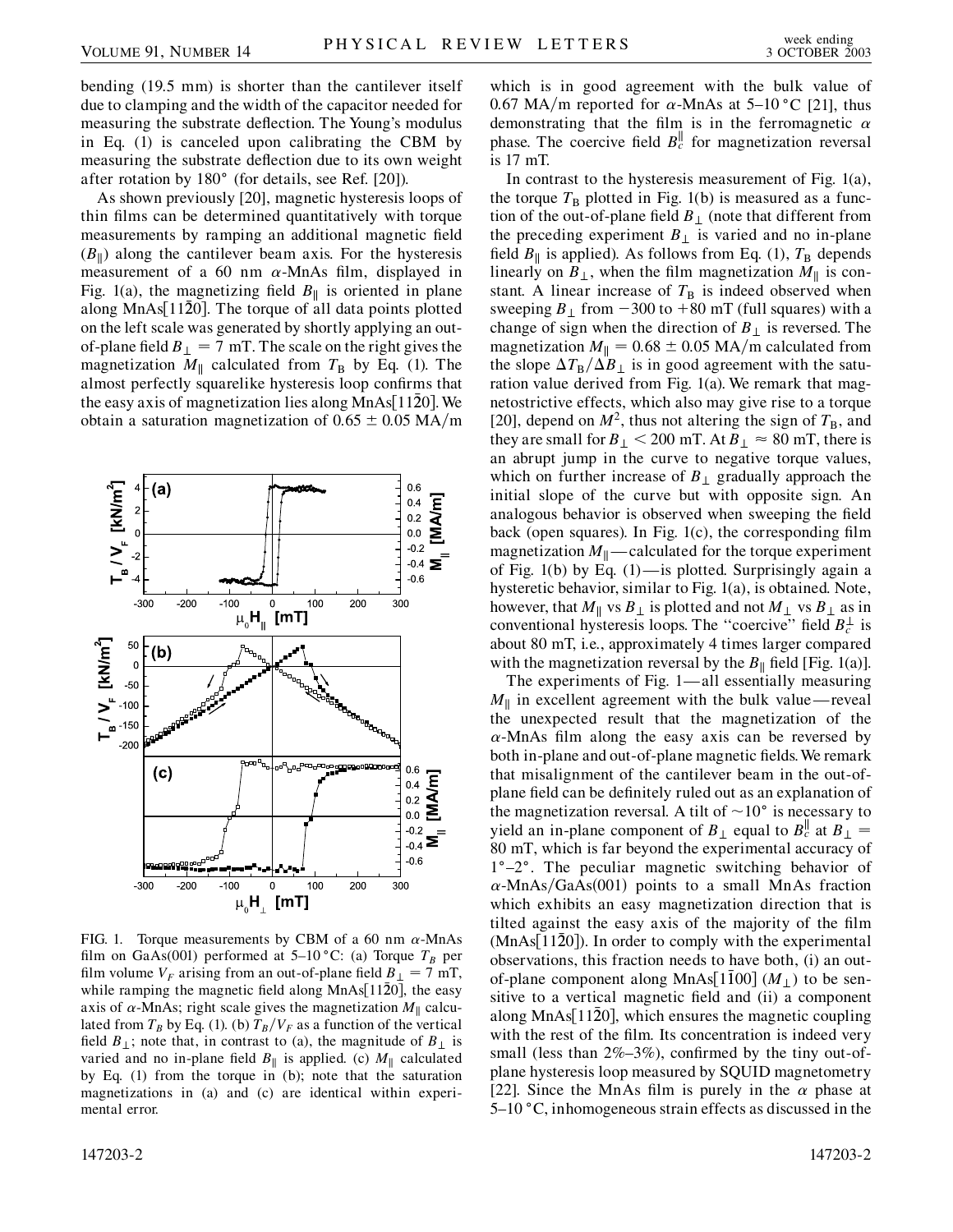$\alpha/\beta$ -phase coexistence region [23] cannot account for the observed out-of-plane anisotropy. Also the small fraction of the *B* orientation cannot be held responsible since for that orientation the easy axis  $(MnAs|1120)$  lies in the film plane as well. In principle, such a switching behavior is feasible if the magnetic layer possesses a strong uniaxial anisotropy axis which is slightly tilted against the film plane (canted magnetization).

In the following, we will demonstrate that the strong magnetic coupling between the two  $\alpha$ -MnAs fractions can be advantageously utilized for magnetologic gates made of  $\alpha$ -MnAs. In Fig. 2, we show "hysteresis" loops obtained analogous to Fig. 1(c), but with different in-plane field  $B_{\parallel}$  along MnAs[1120] applied, while ramping the torque-generating field  $B_{\perp}$ . At  $B_{\parallel} = -3$  mT and  $B_{\parallel} =$  $+3$  mT, the entire loop is shifted by about  $+50$  and  $-50$  mT along the  $B_{\perp}$  axis, respectively. Obviously, the additional in-plane field  $B_{\parallel}$  either counteracts the magnetization reversal or makes it more feasible, depending on its orientation. These results therefore suggest that the respective coercive fields for the magnetic switching can be controlled on purpose by applying in-plane and out-of-plane fields simultaneously.

To employ the  $\alpha$ -MnAs film as a novel type of magnetologic gate, the two coupled magnetization components  $B_{\perp}$  and  $B_{\parallel}$  are considered as logic inputs *A* and *B*, respectively. We define  $B_{\perp} = +100$  mT and  $B_{\parallel} =$  $+3$  mT as logic 1 and  $B_{\perp} = -100$  mT and  $B_{\parallel} =$  $-3$  mT as logic 0. The output is determined by the direction of the in-plane magnetization in real space with  $+M_{\parallel}$  and  $-M_{\parallel}$  corresponding to logic 1 and 0, respectively. The input fields may be generated—similar to the existing MRAM technology–by a current through



FIG. 2 (color online). Torque measurements, analogous to Fig. 1(c), of a 60 nm  $\alpha$ -MnAs film on GaAs(001) performed at 15 °C and with different in-plane fields  $B_{\parallel}$  along  $MnAs[11\overline{2}0]$  applied. Note that depending on the direction of  $B_{\parallel}$  the entire hysteresis loop is shifted to lower or higher values of  $B_{\perp}$ .

147203-3 147203-3

conducting lines in close proximity above or below the magnetic layer for  $B_{\parallel}$ . To generate  $B_{\perp}$ , we suggest placing two additional, parallel lines on either sides of the layer and sending a current of opposite sense through both simultaneously. The output can be read, e.g., via magneto-optic effects or by the giant magnetoresistance effect (GMR) by adding a second magnetic layer with fixed magnetization. Note that the output value is maintained without external power source, i.e., it is nonvolatile, since the direction of the magnetization does not change when the magnetic fields are turned off.

To realize the AND functionality, the  $\alpha$ -MnAs film is set to a well-defined magnetic initial state by an out-ofplane field  $B_{\perp} = -300$  mT and/or an in-plane field  $B_{\parallel} =$  50 mT, which switches the in-plane magnetization to  $-M_{\parallel}$  corresponding to output 0. In a next step, the logical operation is executed by applying both inputs separately. Four different combinations can be distinguished: Applying at both inputs *A* and *B* a logic 0 ( $B_{\perp}$  =  $-100$  mT and  $B_{\parallel} = -3$  mT), the magnetization stays at  $-M_{\parallel}$  corresponding to output 0. When changing only  $B_{\perp}$ to  $+100$  mT, i.e., input  $A = 1$  and input  $B = 0$ , no flip occurs (the output is still 0). If input *B* is  $1 (B_{\parallel} = +3 \text{ mT})$ and input *A* is  $0 (B_{\perp} = -100 \text{ mT})$ , the field configuration is again not sufficient to rotate  $-M_{\parallel}$ . Only when both inputs *A* and *B* are set to 1 ( $B_{\perp}$  = +100 mT and  $B_{\parallel}$  = +3 mT) a flip from  $-M_{\parallel}$  to  $+M_{\parallel}$  occurs. However, the switching is not complete and needs optimization of the film properties and/or the field configuration. The switching behavior is summarized in Table I(a) and obviously corresponds to a logical AND function, where the output is stored.

The logic OR function can be realized by setting the  $\alpha$ -MnAs film to the second well-defined magnetic initial state by an out-of-plane field  $B_{\perp} = +300$  mT and/or an in-plane field  $B_{\parallel} = +50$  mT, which switches the in-plane

TABLE I. (a) AND functionality realized by setting the  $\alpha$ -MnAs film to  $-M_{\parallel}$  prior to the logic operation. (b) OR functionality realized by presetting the film to  $+M_{\parallel}$ .

|     | Input $A$   | Input $B$            | Output                |
|-----|-------------|----------------------|-----------------------|
|     | $(B_+/mT)$  | $(B_{\parallel}/mT)$ | (AND)                 |
| (a) | $0(-100)$   | $0(-3)$              | $0(-M_{\parallel})$   |
|     | $0(-100)$   | $1 (+ 3)$            | $0(-M_{\parallel})$   |
|     | $1 (+ 100)$ | $0(-3)$              | $0(-M_{\parallel})$   |
|     | $1 (+ 100)$ | $1 (+ 3)$            | $1 (+ M_{\parallel})$ |
|     | Input $A$   | Input $B$            | Output                |
|     | $(B_+/mT)$  | $(B_{\parallel}/mT)$ | (OR)                  |